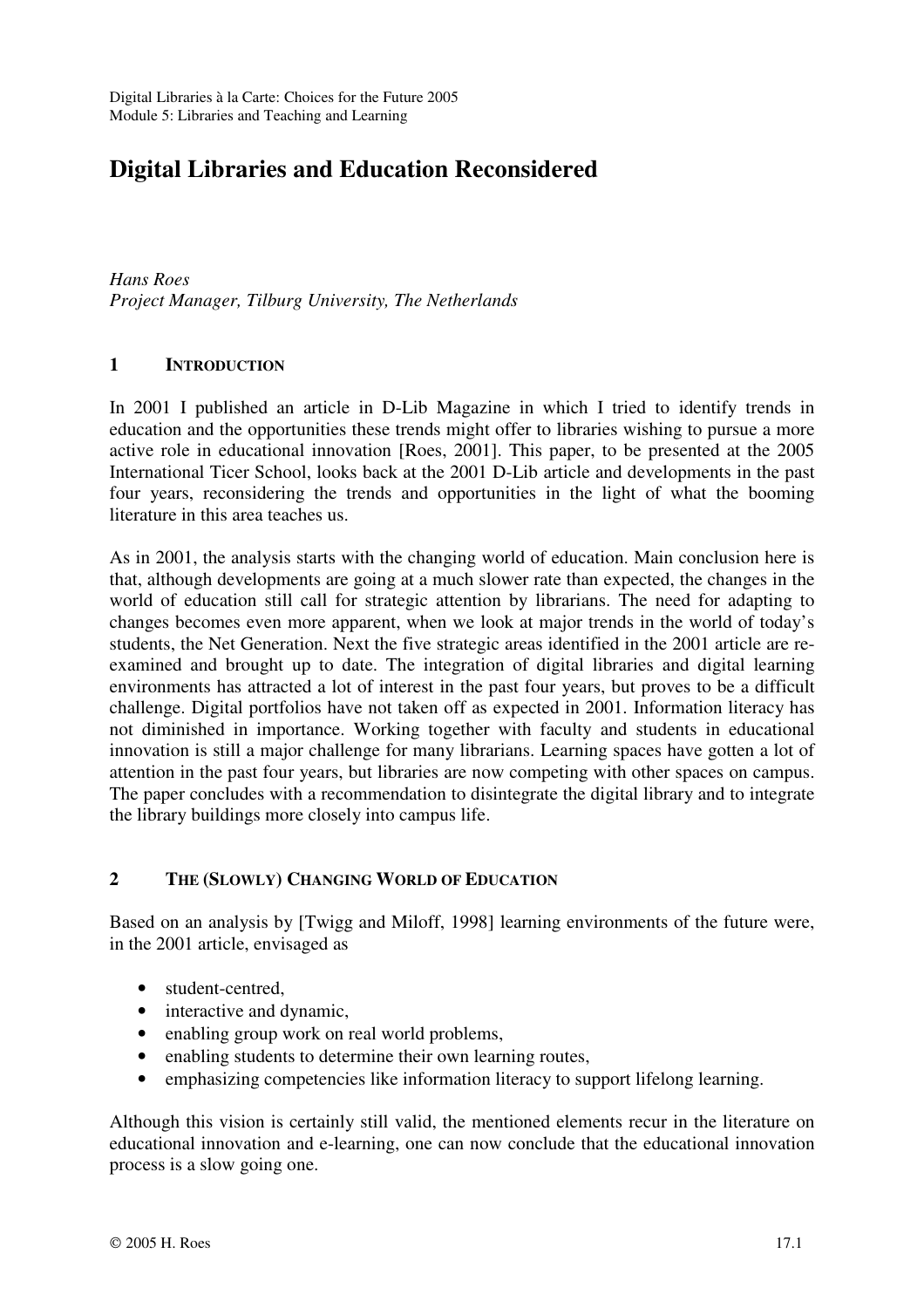Moreover, there is a growing critique of the role that information and communication technologies (ICT) are playing in education. [Cuban, 2001], for instance, is outright sceptical about the impact of ICT, when he states that: "When teachers adopt technological innovation, these changes typically maintain rather than alter existing classroom practices." If this sounds deadly, listen to [Oppenheimer, 2003] who goes way beyond Cuban when he argues that computers have done far more harm than good to education. In his words: "[In] the realm of education, technology is like a vine – it's gorgeous at first bloom, but quickly overgrows, gradually altering and choking its surroundings." One might say that the debate on the merits of e-learning and educational innovation has, in a sense, matured. I think that there is more to learn from reading critical works than from literature that only praises the new.

To be sure, there is hard evidence to be sceptical. There are a growing number of studies (for example a meta-study for medical schools [Chumley-Jones et al. 2002]) that research the effects of educational innovation like web-based learning, and find no evidence for a better outcome in terms of students' achievements. In the literature this lack of effect has been dubbed the "no significant difference" phenomenon. E-learning doesn't do a better or (fortunately) worse job than traditional education [Twigg, 2001]. The main explanation for this phenomenon seems to be that e-learning is added to otherwise traditional forms of education (cf. [Cuban, 2001]). Real effects seem to occur were there is a significant redesign of curricula [Twigg, 2003]. Twigg notes that, in the current model, teachers have a great deal of freedom in designing education, but the results are almost always standard products for students – read a book, make an assignment, do an assessment. What is needed, in Twigg's view, is a paradigm shift.

According to [Twigg, 2003] this paradigm shift in educational design, would imply that teachers' work is standardized in order to create a highly personalised experience for students. Not the teacher's expertise is put online, but the teacher's expertise is used to determine learning outcomes. Together with other experts, applications are than built that help students, in their own unique ways, to realise educational outcomes. An environment, rich with resources, is created in which students learn to find information in order to reach their learning goals. Rich learning environments do not just contain texts, but offer also interaction, games and simulations. Support is available on a 24 / 7 basis, and students are not limited to a traditional semester model in which unnecessary delays often lead to increasingly fragmented study programs. Furthermore, the learning-ware is constantly monitored and evaluated in order to constantly improve students' learning experiences. Because this is a true paradigm shift, it is no surprise that only a limited number of institutions have gone this way, yet. The institutions that have, and [Twigg, 2003] reports a number of cases, have made a significant difference in learning outcomes while delivering this new education in a cost-effective way.

The most important conclusion in this section is that while education is slowly changing, it certainly is changing. Moreover the changes in education are still going in the direction expected four years ago. Because the support of educational processes is a basic task of libraries, libraries need to keep on reflecting on these changes and need to find ways to adapt to changing circumstances.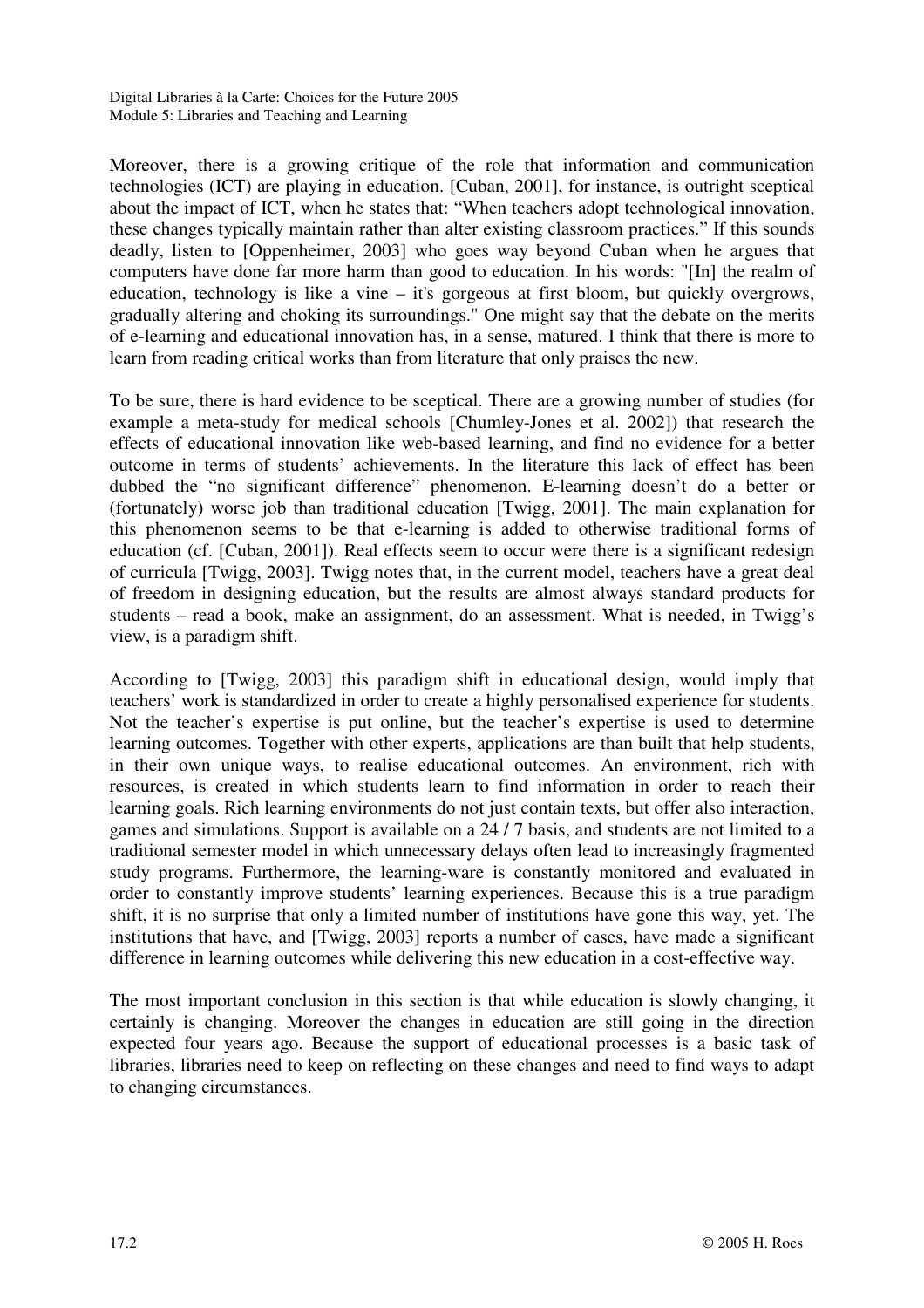### **3 LIBRARIES AND STUDENTS: GENERAL TRENDS**

While education is slowly changing, there are other trends developing in the world of our students. Three trends listed by [Trendwatching.com] appear to be of particular interest when thinking about learning and libraries:

- "[D]emanding consumers are in a constant 'Ready To Go, READY-TO-KNOW' state of mind, expecting any information deemed relevant to be available instantly, at their own terms."
- "[N]ew consumers, who create their own playgrounds, their own comfort zones, their own universe. It's the 'empowered' and 'better informed' and 'switched on' consumer combined into something profound, something […] dubbed MASTER OF THE YOUNIVERSE."
- "BEING SPACES: commercial living-room-like settings, where catering and entertainment aren't just the main attraction, but are there to facilitate small office/living room activities like watching a movie, reading a book, meeting friends and colleagues, or doing your admin."

These three trends together mean that students are always on the look out for information, albeit in a way that might differ from what libraries have to offer. They are also looking for highly personalised experiences, which might be different from the more standard services that libraries have to offer. Finally, there is a need for space which is far more flexible than the traditional library building has to offer.

Libraries are trying to accommodate to a new generation of students, sometimes called Net Generation or, short, Net Gen. How well libraries are doing this is not clear, and obviously some are doing a better job at it than others. Based on [Lippincott, 2004] a comparison can be made of characteristics of Net Gen students and the library environment:

| <b>Net Gen students</b>            | <b>Library environment</b>                 |
|------------------------------------|--------------------------------------------|
| accustomed to multimedia           | text-based                                 |
| environments                       |                                            |
| figuring things out for themselves | learning the system from experts           |
| working in groups                  | constructed for individual use             |
| multitasking                       | work progresses in logical, linear fashion |

This is, of course, an exaggeration. Libraries are not just text-based, look for instance at the elearning projects of the British library based on (sometimes large) digitization projects. Materials included are not just text, but sound and (still and moving) images as well. These resources are than organised and presented to support resource based e-learning at many educational levels. Take a look at www.bl.uk/learning [Brindley, 2005].

Another example of libraries moving towards multimedia is the JISC Digital Libraries in the Classroom Programme, a program jointly with the US NSF, which runs from 2003 to 2008. The title is not what you might expect. In fact, all the five projects aim at developing new digital collections – audio, ethnographies, geographical information systems and design engineering [JISC, undated]. All of these projects are concerned with materials not present in what librarians usually call digital libraries, which still concentrate mostly on substitution of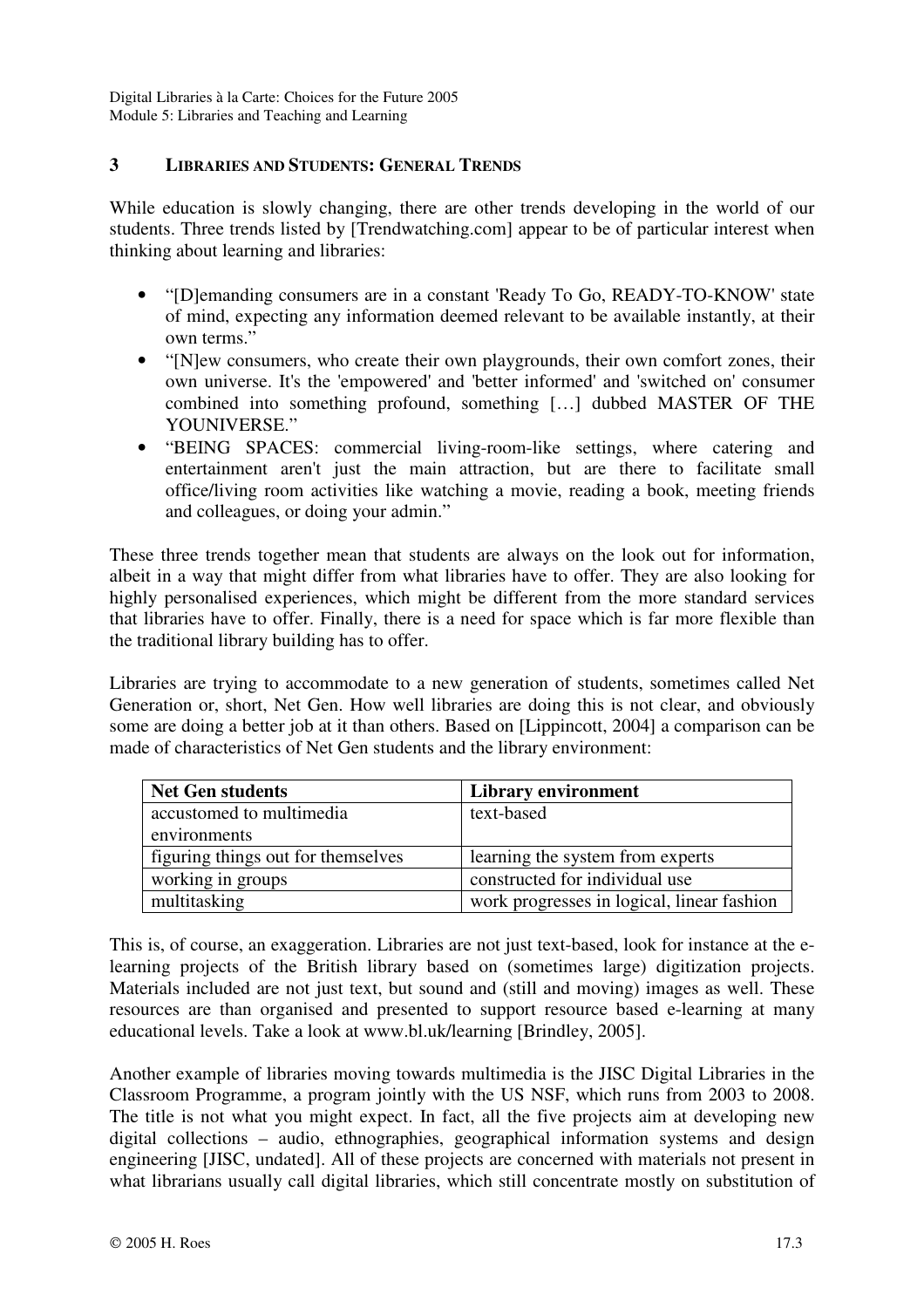journals, and, to a lesser extent, books. The recently announced projects by Google and a European consortium of national libraries might change the situation with respect to books, although there are some difficult intellectual property right issues to be expected.

Also, as we will see below, libraries are successfully creating new spaces to accommodate student group work.

Although not everything is as black and white as in Lippincott's comparison of Net Gen students and libraries, her main message is clear though. There is a gap between libraries and Net Gen students that should be a cause for concern for librarians.

Back to [Lippincott, 2004] who goes on to speak of major disconnects between libraries and Net Gen students.

- Students depend on Google rather than consulting library web pages, catalogues, databases.
- Digital library resources often reside outside the environment that is the digital home of student's coursework (the digital learning environment).
- Library services are often presented in the library organization context rather than in a user-centred mode.
- Libraries emphasize access to information but do no support student creation of new information products.

These are all valid points in my opinion. There seems to be a growing awareness in the library world of these disconnects. For instance OCLC noted that "[t]he content "behaviours" of young people—both students and faculty—have changed a great deal, and the institutions supporting their research and learning for the most part have not changed to accommodate the newer members of this community. Some have." [OCLC, 2004]. Perhaps [Chudnov et. al., 2005] put it most concisely:

*"A wide gap remains […] between 'cool' new applications (photo sharing, link logging, web logging) and library services."* 

So while there is recognition of a gap between libraries and young people, we might conclude that this gap is not anywhere near closing. The main point here is that the library is, more often than not, simply not present in the digital world inhabited by Net Gen students. In this world they switch seamlessly between services like Google, Amazon, iTunes, chat, blogs, learning environments, etcetera, and devices, computers wherever they can have access, mobile phones and PDAs. The library and its system (or rather multiple, loosely integrated systems, as we will see) are very peripheral to this world.

Now that is a challenge for libraries and librarians, and the challenge seems to have become more profound since 2001. At the same time, one can conclude that the number of publications in this area has risen, so there is now definitely more attention for the role libraries can play in educational innovation.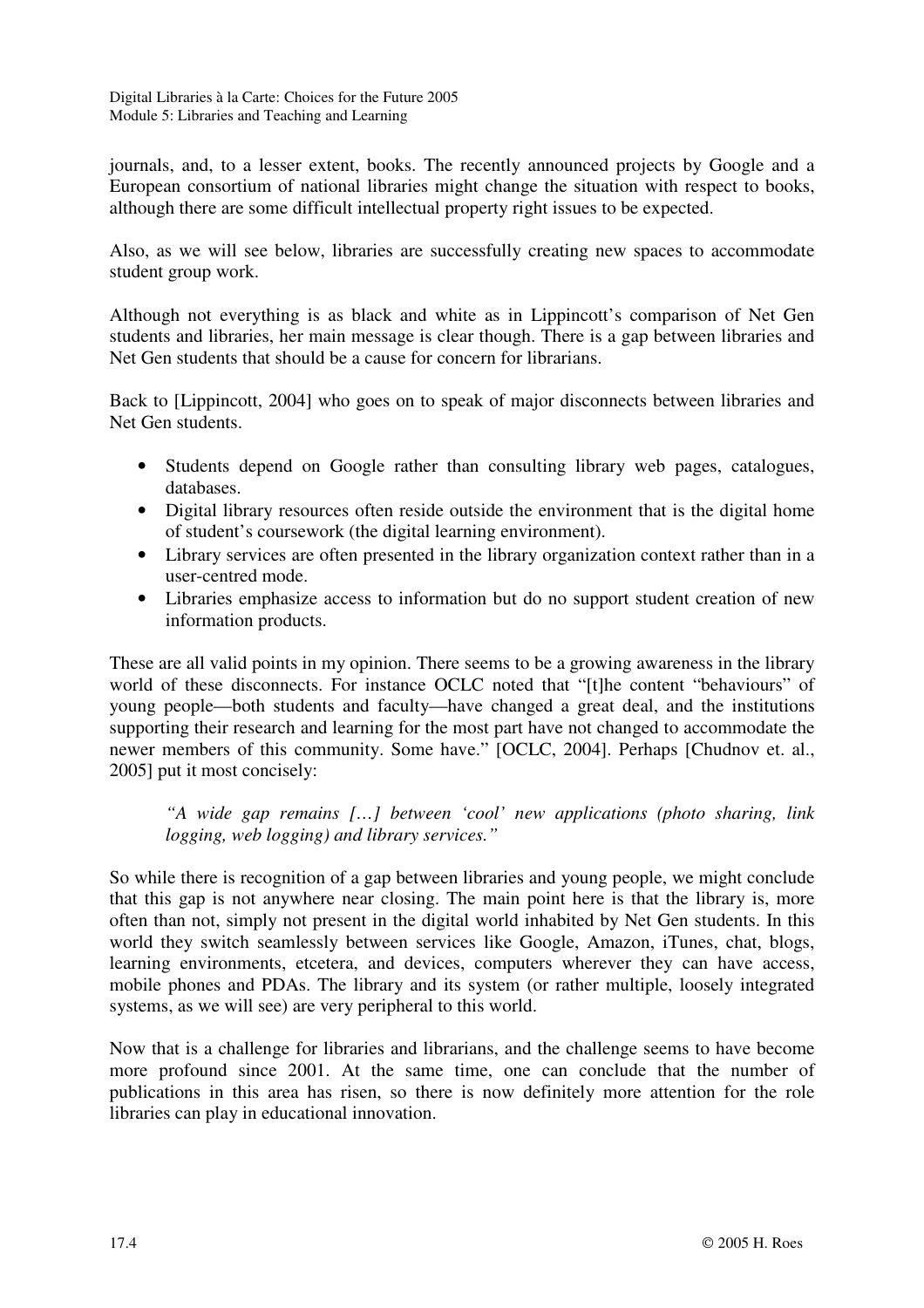### **4 FIVE STRATEGIC AREAS REVISITED**

In 2001, I identified five strategic areas to offer a framework for libraries wanting to be more responsive to changes in education. These five areas were

- digital libraries and digital learning environments,
- digital portfolios,
- information literacy,
- collaborative course design, and
- relation between physical and virtual learning environments.

I still think this grouping of issues is relevant, although my analysis in 2001 of the opportunities these five areas offer for developing library strategies might, in hindsight, have been a bit simplistic. Also, some areas have shown more activity and analysis in the literature than others. Let's walk by the five areas and see what has happened over the past four years.

# **4.1 DIGITAL LIBRARIES AND DIGITAL LEARNING ENVIRONMENTS**

The integration of DLs and DLEs, natural complements I called them, has proven to be much, much more difficult than I envisaged in my analysis in 2001. A good deal of work has been done on collection level – ever more resources are becoming available electronically, the pace even seems to accelerate. At the same time, libraries have put great efforts in making collections of Internet resources searchable and accessible, either on a national level (like RDN, UK's Resource Discovery Network - http://www.rdn.ac.uk/ - which catalogues a wealth of internet resources), or on a course level, by putting links to library resources in the DLE. The problem is much deeper though, as can be seen from practical work in the UK and conceptual work in the USA and Australia.

In a literature study for the JISC LinkER programme, which evaluated the JISC program 'Linking Digital Libraries with Virtual Libraries', [Markland and Brophy, 2003] see the following emerging trends with regard to the integration of DLs and DLEs.

- The initiative for cooperation in the field of DLs and DLEs is almost always taken by the library, much less so by teachers.
- Successful projects depend on high-level management support, which is more often than not lacking.
- Successful projects also seem to depend highly on cooperation between different departments within institutions.

This in line with my general impression in 2001, as is the case with educational innovation, progress here is also slow. More interesting are the lessons drawn from the nine projects in the LinkER programme. [Markland, Brophy and Jones, 2003] and [Brophy, Markland and Jones, 2003] mention the following.

- Technical problems in accessing learning environments from outside the institution are not uncommon.
- Library staff and teachers do not understand each other.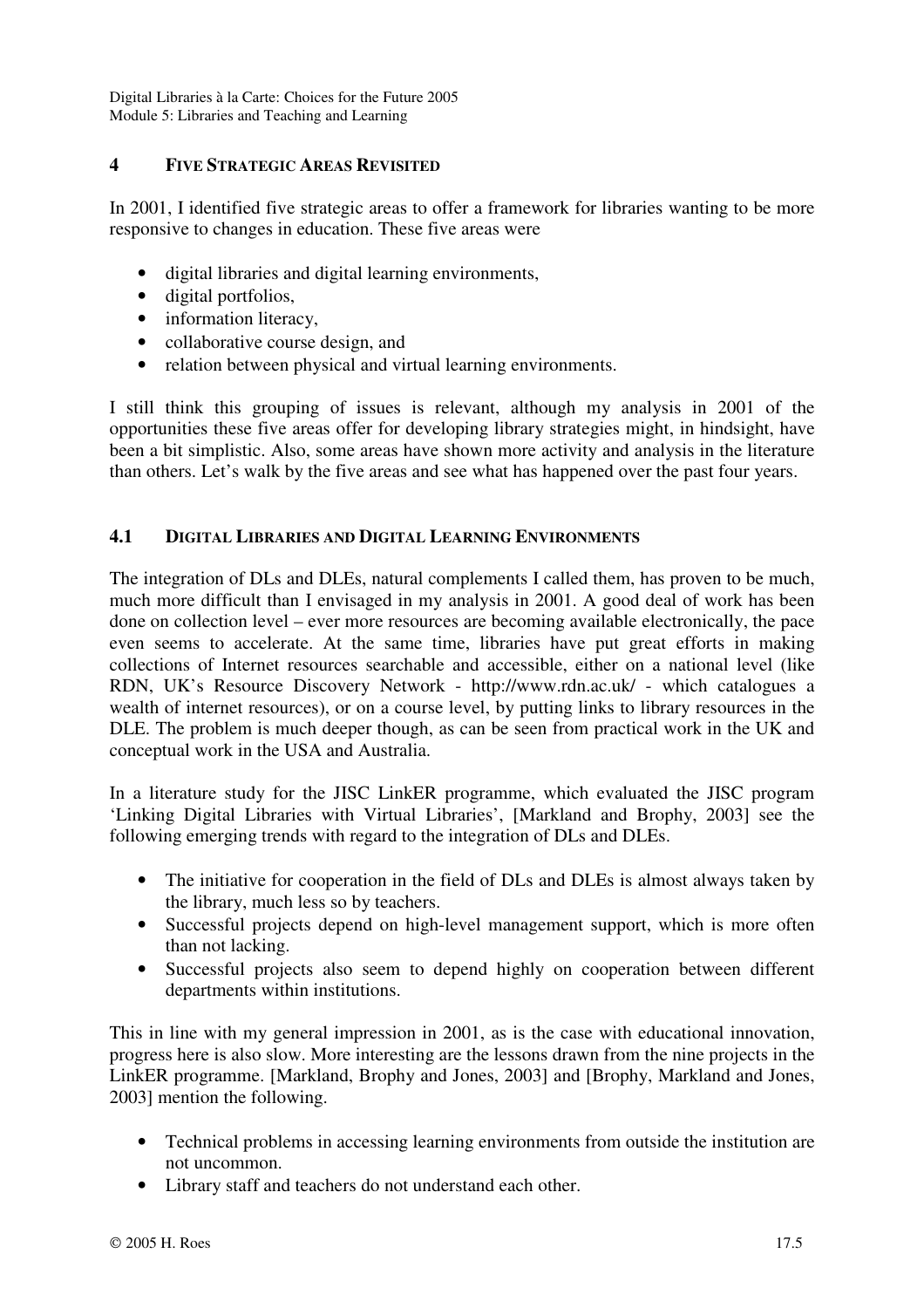- In many cases it is not clear who is responsible for the maintenance of metadata.
- More generally, organisational responsibilities and structures are reconsidered.
- Teachers prefer Google when hunting for links to put in courses in DLEs, rather than use RDN.
- There is no mapping between library standards (e.g. MARC, Dublin Core) and developing standards in the world of DLEs (e.g. LOM and SCORM).
- OpenURLs seem the most trivial solution for deep linking from DLEs to DLs.
- Access management (authentication and authorisation) to third party content is not trivial.
- DRM digital rights management, a technological approach towards intellectual property protection - issues are not clear.
- There is a tension between quick and dirty solutions and a more structural approach.

So, where libraries are trying to make the most of their exorbitantly priced digital resources by attempting to deliver them in the DLE, a lot of trivial and non-trivial problems arise. This calls for a more conceptual approach. Such an approach is offered by [Lynch and McLean, 2003]. They begin by asking the simple question why it is so difficult to integrate DLs and DLEs? They offer a number of explanations.

- DLs and DLEs are both complex environments which develop both fast and independently.
- There are a lot of stakeholders involved, cultural and political issues, even distrust, abound.
- There is a tension between short term quick fixes and longer term open systems solutions.
- There is a lot of confusion in terminology, look for instance at what happened to the term repository, it has become (literally!) a container term.
- There is lots of ignorance about each others worlds.
- In the world of DLEs, IMS Instructional Management Systems, a global consortium developing specifications for DLEs and related technology (see http://www.imsglobal.org/) is an accepted standards effort. There is no such equivalent in the world of DLs.
- There is no consensus in the digital library world on an underlying reference architecture.

A more fundamental problem is that digital libraries themselves are far from ready yet, a point I also made in my 2001 article. There is not one digital library system; in effect it is composed of many different systems, from many different vendors that we try to integrate through systems like Metalib SFX, which more often than not doesn't work. Teachers and students are bedazzled when they are confronted with the many different resources the library has to offer, even on subject specific pages.

[Lynch and McLean, 2003] also point to a deeper lying problem within institutions: there are a lot of legacy systems which in effect are data silos that don't work together because there is no overarching service architecture. Within such architecture, common problems like access management, digital rights management (DRM) and content management should be shared functions in both DLs and DLEs, as well as other administrative systems. Compare this with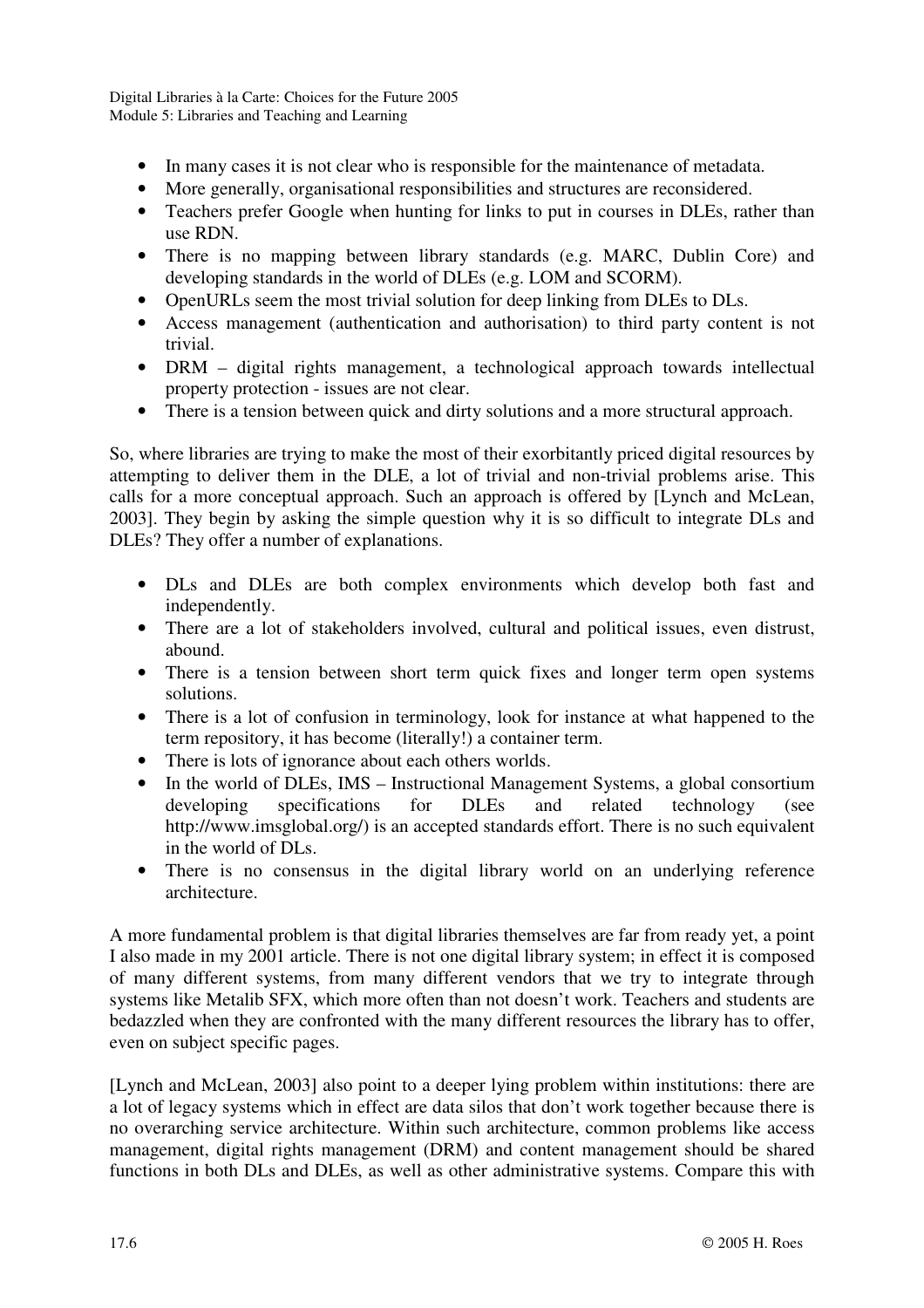an observation made by Robert Martin, Director of the Institute of Museum and Library Services [Martin 2004]:

*"Networked digital information technology has simply lifted the veil that has obscured the basic fact that the silos into which libraries, museums, archives, broadcasters, and other developers and purveyors of learning resources and opportunities have been relegated are ghettos of our own making."* 

These ideas correspond with [Dempsey, 2003] who pleads for an unbundling of library services which are then delivered within a portal environment at the point of need of researchers, teachers and students. Similar ideas can be found in Eric Lease Morgan's Top Technology Trends 2005 [Morgan, 2005]:

- "Expect the component parts of integrated library systems to be parsed out as individual Web Services. Expect the functions of things like dictionaries, thesauri, and encyclopaedias to be disseminated using Web Service techniques and combined into new and innovate interfaces usable in many environments and available on many computing devices."
- "You can decreasingly expect people to come to your website for content. Instead, explore ways to integrate your content and services into the working environments of you patrons. Playing a role in institution-wide portal applications is one example."
- "Customization is not going away, and gathering personal information is not necessary for personalization. GoogleNews and Yahoo News are expect [sic] examples. At the same time, more and more you see things like Remember Me buttons on commercial sites while logging on. For the most part things like People Like You Also Used and You Might Also Be Interested In are appreciated services. These functions make content providers "sticky." Balance your professional values for patron privacy with the usability of your Web presence. Strive to create the best mix of professionalism and user expectations."

This might all sound very negative (it's not, it just implies a lot of work), so before I conclude this section, I should also point to some interesting new approaches. One such a new approach is project Silkworm by Talis, a UK library systems vendor. Project Silkworm aims to open up the closed silos that today's library systems are and to make the user experience and interaction with libraries more akin to the experience that users have with systems like Amazon and Google.

One idea (and there are lots of ideas in their paper) Talis would like to pursue is that users can add reviews to an OPAC record, much like buyers can publish reviews in Amazon. Lorcan Dempsey announced a similar, interesting experiment with OCLC's Worldcat in his web log on 29 May 2005 [Dempsey, 2005]. Their idea is to use a wiki – in essence a web platform for collaborative editing - to enhance bibliographic records with user input, like reviews, comments, cover art.

Other libraries are working together with Google to enhance user experiences. Indeed, why fear Google when you can work together with them? In May 2005 more than a 100 colleges and universities made arrangements with Google so that when their users search in GoogleScholar, they find direct links to the full text of articles, or even the location of a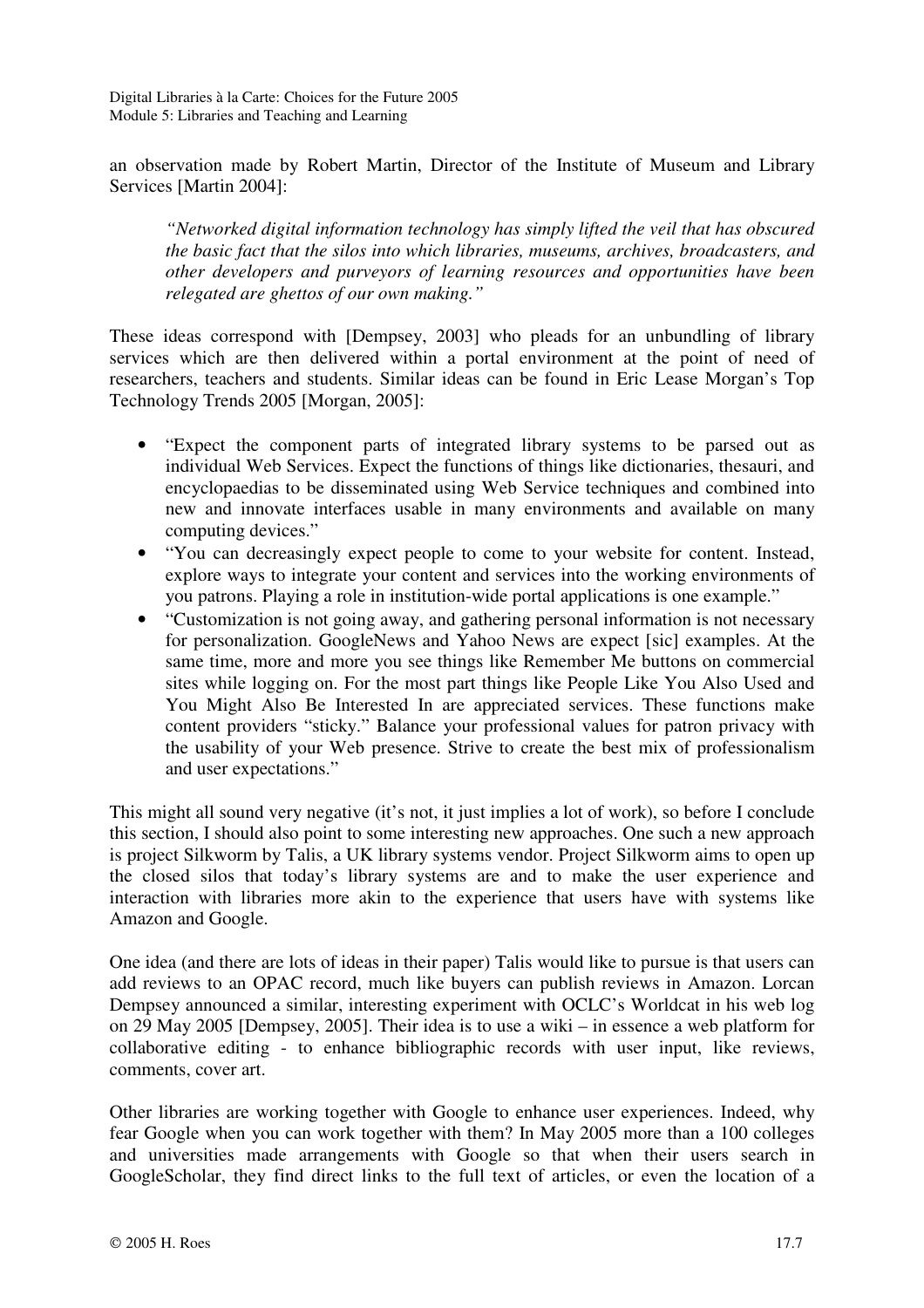printed copy of an article on the shelf [Young, 2005]. Another interesting example is of course the already mentioned GooglePrint project that strives to digitize millions of books from prominent academic libraries in the USA and UK.

Finally there is activity on the side of DLE vendors. One example is the Blackboard Content System [Oerter and Everhart, 2004] that promises opportunities for e-portfolio's, reuse of content, and integration of digital library assets. The library's visibility in this solution is greatly diminished; in fact the (digital) library disappears into the DLE. To many libraries, or maybe better: librarians, this seems unattractive and might meet resistance. On the other hand, as Lorcan Dempsey argued in a presentation for the LIBER conference early July 2005 the real issue is how to get the library in the user environment, and NOT how to get the user in the library environment – which has probably been the paradigm in libraries for ages: if you build it (collections, systems...) they will come. Well not any longer, not in the age of – as Dempsey calls it - Amazoogle. There are simply too many other options in the networked environment with much more opportunity for immediate satisfaction than library systems have to offer. The real question for Dempsey is how to connect library services with the workflow, learning flow, teaching flow, research flow etc.

# **4.2 DIGITAL PORTFOLIOS**

Digital portfolios collect a student's work throughout his training and are used as evidence of the student's mastering of skills, as well as a tool for students and teachers to reflect on their progress and to plan their educational activities. Digital portfolios can contain text as well as multimedia.

One of the disconnects [Lippincott, 2004] mentioned was that libraries emphasize access to information but do no support student creation of new information products – a portfolio is a student creation. This is not entirely true. At least in the Netherlands, and I am sure elsewhere too, work is being done on capturing students' theses in institutional repositories.

Also, not related to digital portfolios, but worth mentioning here, the possible use of institutional repositories for storing learning objects – so-called learning object repositories, is being studied. Learning objects can be thought of as resources that can be used and reused in DLEs. A problem here might be that there are, yet, hardly any learning objects to be stored in a repository.

In the literature, the term digital portfolio is frequently used in relation to the integration of DLs and DLEs. Although there have been interesting developments in the use of (digital) portfolios in the Netherlands, their uptake has been much slower than I expected in 2001. This is undoubtedly related to the much slower pace in educational innovation than I expected.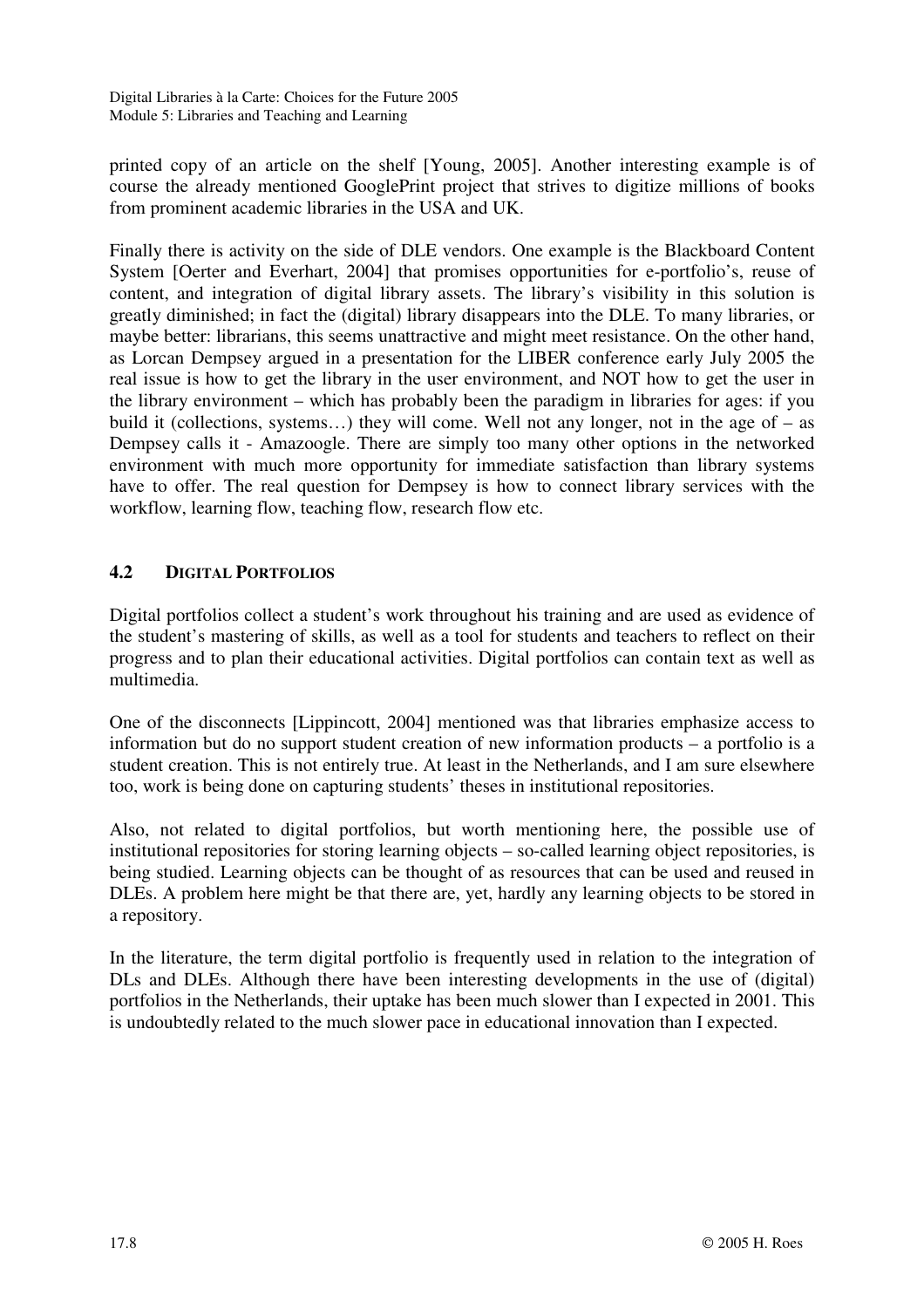# **4.3 INFORMATION LITERACY**

Information literacy is dealt with elsewhere in the program of the Libraries and Teaching and Learning day of the 2005 International Ticer School, so I only make a few remarks here.

First, the information literacy movement is still strong, especially in the US and UK. The European continent seems to pick up a bit slower. Second, if students' (and probably also faculty's) first resort is to search in Google, than information literacy programs should take this into account (the Texas Information Literacy Tutorial, http://tilt.lib.utsystem.edu/, is an example of this). Also keep in mind [Fallows, 2005] who reports that Internet users are very positive about their online search experiences. How many people would say that about searching a library catalogue? To be fair, Fallows adds that Internet searchers are also unaware and naïve. Third, plagiarism - and avoiding plagiarism is an essential competency related to information literacy - is a subject that seems to gain more and more publicity. The vendors of plagiarism detection software in part generate this publicity, but the subject seems here to stay. In the UK for example, universities need to show in the accreditation process that they have an anti-plagiarism policy. An information literacy program seems to me a good opportunity for turning something bad (plagiarism) into something good.

### **4.4 COLLABORATIVE COURSE DESIGN**

We have already seen, when discussing the LinkER project, that librarians and teachers do not seem to understand one another. Working together with faculty and other experts in designing resource rich learning ware was seen as crucial in my 2001 article. [Christiansen et. al, 2004] show that this might, again, be harder than I expected. Both groups, faculty and librarians experience a disconnect (again that word, it is really worrisome) that keeps them separated. However, only librarians experience this disconnect as problematic. Analysis of the factors at work in this disconnect points to sticky issues. These factors are both organizational and cultural. Nevertheless, [Christiansen et. al, 2004] point out that faculty and librarians are mutually dependent and are both necessary to the successful functioning of any academic institution. This might be even more so in the case of e-learning and, more generally, educational innovation.

One might argue that the distance between faculty and librarians has been reinforced by the introduction of digital libraries. Because the library is now mostly on the desktop, there is much less need for faculty to come to the library building then there was, say, 10 years ago. What keeps puzzling me here is that librarians have such a hard time drawing an obvious conclusion. If you move, through digitizing the library, the library experience to the desktop, then it should come as no surprise that faculty will have a much reduced incentive to visit the library building. With the proliferation of wireless networks and notebooks and PDAs the same might soon be the case for students too. If it is more attractive to work (together) in the campus café then in the library, students will go to the campus café. So, which conclusion will you draw? Stay and sit in the quiet library, filled with books that hardly anyone bothers to read anymore? Or go out and try to understand your students and faculty and see where you can help them? And then, of course, there is also the alternative of making your library a more attractive environment. Which brings us to the final strategic opportunity.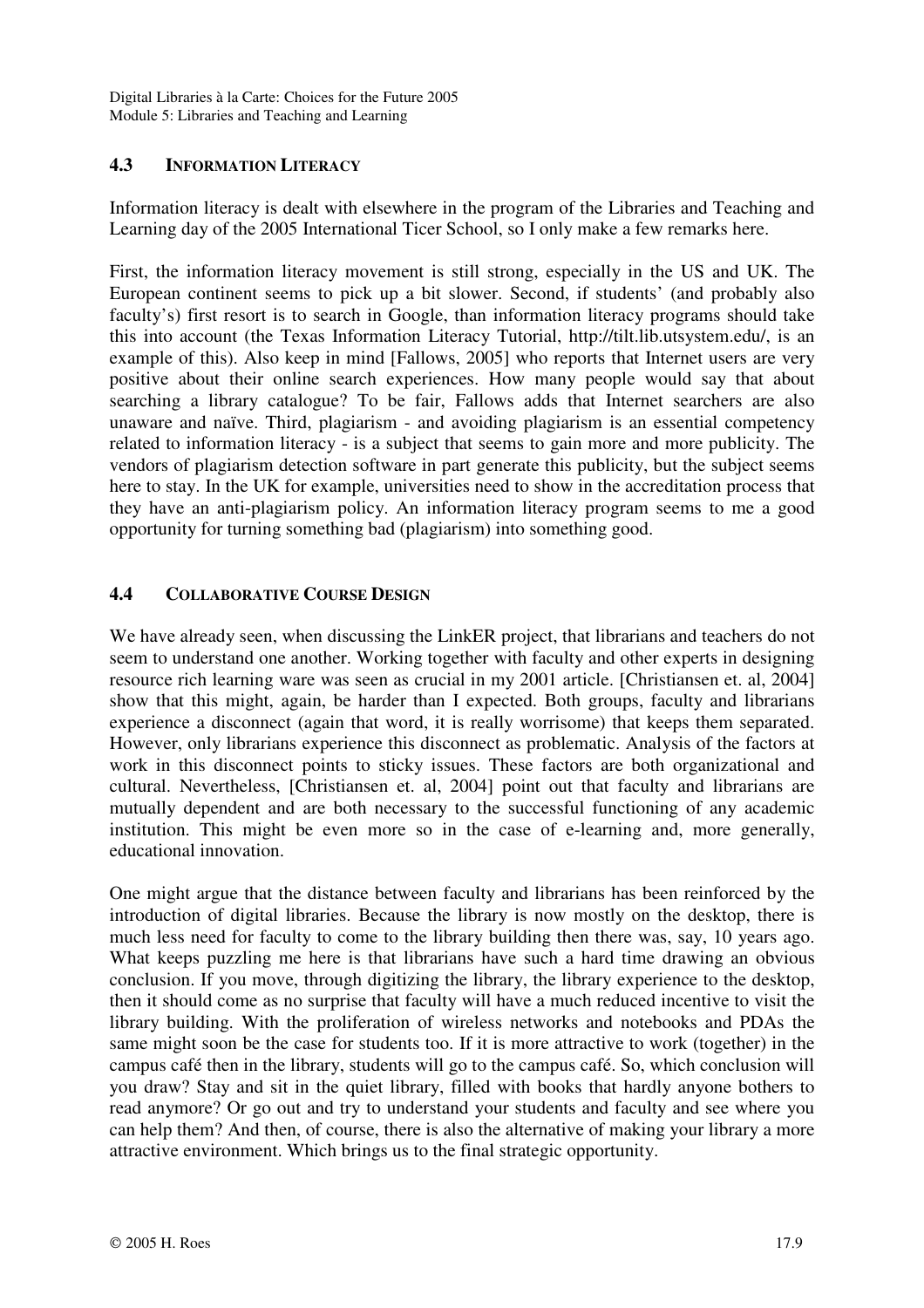### **4.5 RELATION BETWEEN PHYSICAL AND VIRTUAL LEARNING ENVIRONMENTS**

In July 2005, I googled "learning spaces" – 63,700 hits, googled "learning centres" – 503,000 hits, and googled "learning centers" – 925,000 hits. This is just one way to illustrate the importance of a good physical environment in a world where technology is becoming ubiquitous. The real challenge is to connect the physical and virtual.

Introducing group work facilities in libraries has been a major trend in the past years. Terms like learning centres or information commons have become standard. Some libraries even go so far as to make a trade off between spaces for books and spaces for learning [Blumenthal, 2005]. Another trend is that these environments are more often than not available on a 24/7 basis, although service levels are down during the night.

Some interesting trends can be extracted from [Klein, 2005] who gives an overview of some recently built facilities on American campuses.

- Wireless.
- enabling different work and leisure modes,
- group work and individual work,
- students are on campus all day and need an all-in-one solution where they can "hang" out, study, eat, check [their] e-mail" meet friends and fellow students,
- students are more and more involved in the design process,
- give students a sense of ownership of their campus,
- living room like with lounge like seating and moveable furniture, and
- flexible use of space.

The July / August 2005 issue of Educause Review (http://www.educause.edu/er/erm05/erm054.asp) is for a large part devoted to the subject of learning spaces. The projects reported there reflect the changing insights in the importance of the physical campus as a meeting place where students and staff can seamlessly switch between face2face (real word encounters) and virtual contacts. They also point to the importance of starting from institutional context and learning principles when designing new spaces.

Obviously, and one can also see this at Tilburg University, the library is no longer the only place on campus where learning centres are being created. Libraries pioneered these developments. The insights gained in these experiments are now guiding the design of more flexible learning spaces.

#### **CONCLUSIONS**

Disconnects run through the story. Not just with students and teachers, but also, not the subject of this paper, researchers. As the UK LinkER project shows, these disconnects are only experienced by librarians as problematic. The only conclusion then is that there is work to do for librarians in reconnecting with their patrons. This requires a move away from a collection-centred, building-centred and system-centred attitude towards a learner-centred, teacher-centred and researcher-centred attitude. The challenges are tough but real. Also, the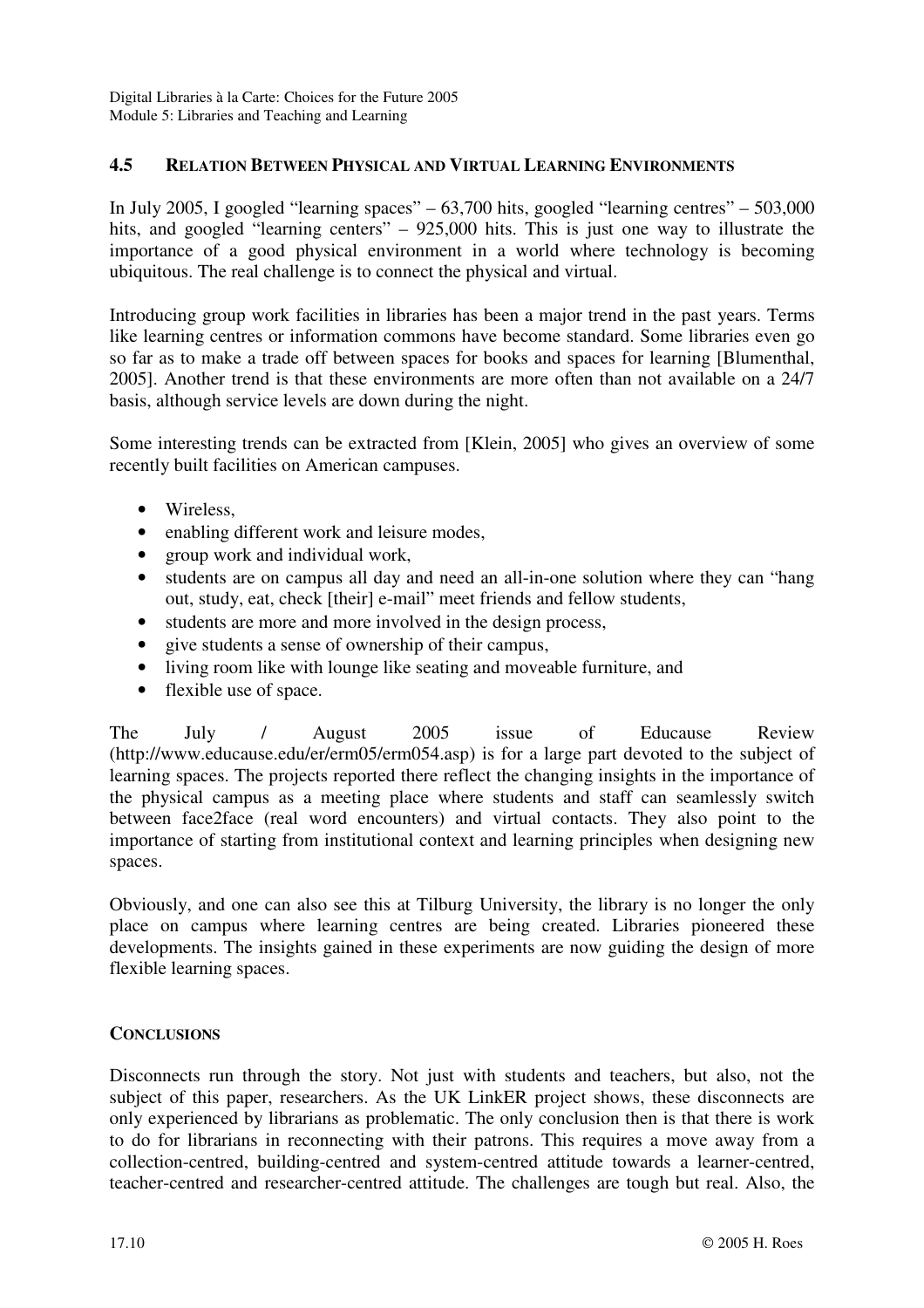conditions are not to favourable: budgets are tight, external funding for digital library projects is nearing zero, and libraries are no longer seen as strategic assets to universities. On the other hand, such circumstances are, from a change management viewpoint, ideal for rethinking vision and mission and making strategic choices. What might those choices entail?

An obvious choice is to follow Dempsey's and Morgan's advice and disintegrate the digital library into portal environments, where, as component services, a much better integration with students' and faculty's workflow is possible. This is not a trivial choice and it requires a concerted effort of libraries, library system vendors and content providers. Meanwhile, if your institution has a portal project going on, be sure the library is involved. Also, stimulate crossdepartmental thinking in your institution to create awareness of the organisational barriers that lead to the persistence of data silos.

A second choice would be to integrate the library building more into campus life. This will require that the library becomes a more attractive place for Net Gen students. It might also require that space for books be traded for social space. With ever more content becoming available electronically, opportunities for this should expand quickly. There are already opportunities for this, but I am amazed that so few libraries have for instance deselected journal volumes while having a JSTOR subscription.

So disintegrate (and reintegrate) the digital library, and integrate the library building. There are more possibilities, depending on the situation at specific institutions.

Most of all: do cool things!

# **REFERENCES**

- [Blumenthal, 2005] Ralph Blumenthal, College Libraries Set Aside Books in a Digital Age, New York Times, May 14, 2005, http://www.nytimes.com/2005/05/14/education/14library.html
- [Brindley, 2005] Lynn Brindley, The British Library and e-Learning, IFLA Journal, 2005(1)
- [Christiansen et. al, 2004] Lars Christiansen, Mindy Stombler and Lyn Thaxton, A Report on Librarian – Faculty Relations from a Sociological Perspective, The Journal of Academic Librarianship, 30(2), March 2004
- [Cuban, 2001] Larry Cuban, Oversold and underused. Computers in the classroom, Harvard University Press, 2001
- [Chudnov et. al., 2005] Daniel Chudnov et. al., Opening up OpenURLs with Autodiscovery, Ariadne 43, April 2005, http://www.ariadne.ac.uk/issue43/chudnov/
- [Chumley-Jones et al., 2002] Heidi S. Chumley-Jones, Alison Dobbie and Cynthia L. Alford, Web-based learning: sound educational method or Hype? A review of the evaluation literature, Academic Medicine 77(10), 2002, 586 - 593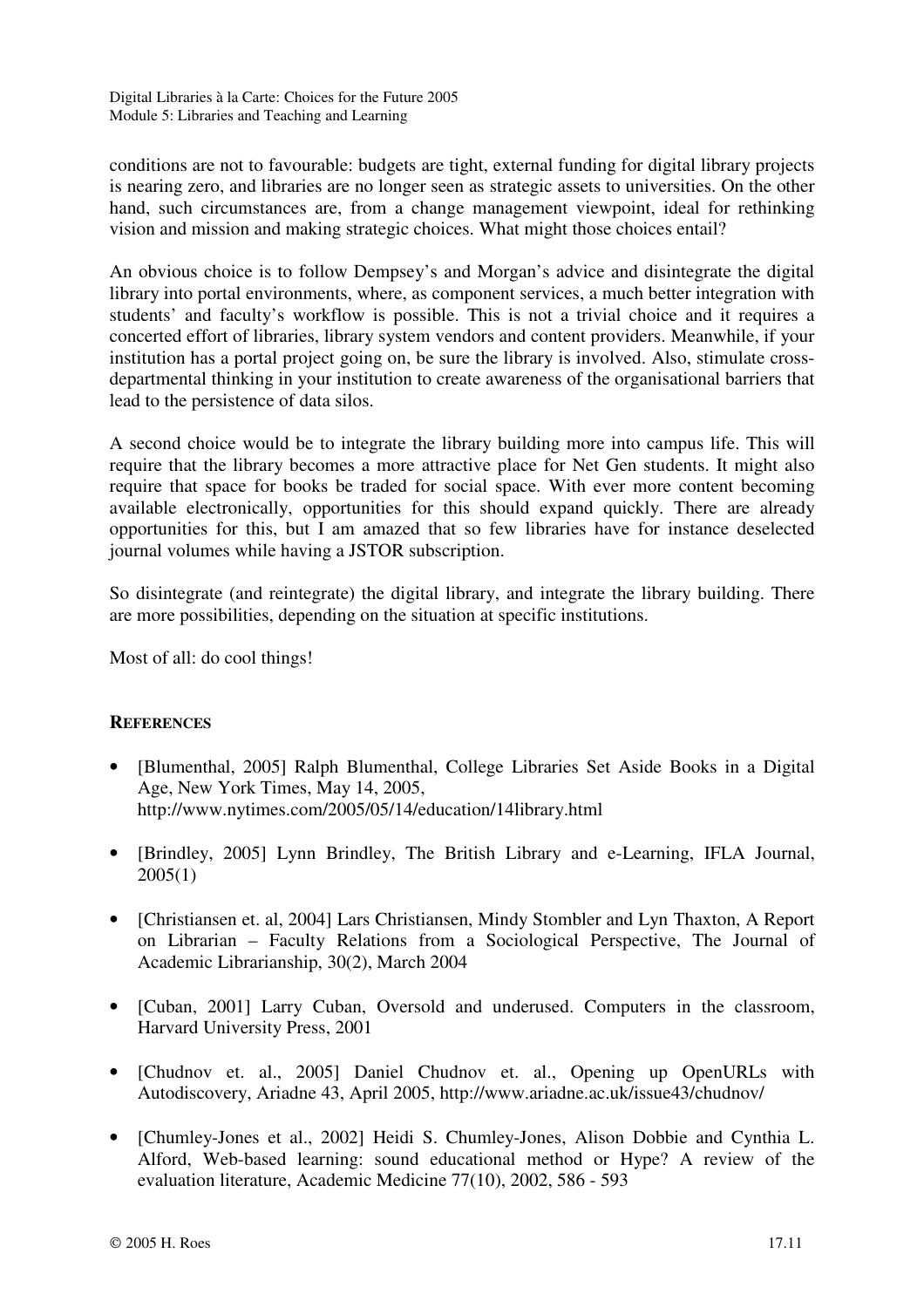- [Dempsey, 2003] Lorcan Dempsey, The recombinant library: portals and people, http://www.oclc.org/research/staff/dempsey/dempsey\_recombinant\_library.pdf
- [Dempsey, 2005] Lorcan Dempsey, Wikis and Wordcat, Lorcan Dempsey's weblog, http://orweblog.oclc.org/archives/000676.html
- [Fallows, 2005] Deborah Fallows, Search Engine Users, Pew Internet & American Life Project, January 2005, http://www.pewinternet.org/pdfs/PIP\_Searchengine\_users.pdf
- [JISC, undated] Digital Libraries in the Classroom Programme, http://www.jisc.ac.uk/index.cfm?name=programme\_dlitc
- [Klein, 2005] Alana Klein, The Space Challenge, University Business, April 2005, http://www.universitybusiness.com/page.cfm?p=777
- [Leavesly, 2005] Justin Leavesly, Talis White Paper: Project Silkworm, Talis, June 2005, http://silkworm.talis.com/\_downloads/white\_papers/silkworm\_paper\_13\_06\_2005.pdf
- [Lippincott, 2004] Joan K. Lippincott, Net Generation Students and Libraries, in Diana G. Oblinger and James L. Oblinger (eds.), Educating the Net Generation, EDUCAUSE, 2005, http://www.educause.edu/ir/library/pdf/pub7101m.pdf
- [Lynch and McLean, 2003] Clifford Lynch and Neil McLean, Interoperability between information and learning environments - bridging the gaps, Joint white paper on behalf of the IMS global learning consortium and the Coalition for Networked Information, Draft June 28, 2003, http://www.imsglobal.org/DLims\_white\_paper\_publicdraft\_1.pdf
- [Markland and Brophy, 2003] M. Markland and P. Brophy, LinkER: Linking Digital Libraries and Virtual Learning Environments: Evaluation and Review. Deliverable D1, LinkER Project. CERLIM Centre for Research in Library & Information Management, 2003, http://www.cerlim.ac.uk/projects/linker/d1\_master.doc
- [Markland, Brophy and Jones, 2003] M. Markland, P. Brophy and C. Jones, LinkER: Linking Digital Libraries and Virtual Learning Environments: Evaluation and Review: Interim report on DiVLE emerging issues. Deliverable D2, LinkER Project. CERLIM Centre for Research in Library & Information Management, 2003, http://www.cerlim.ac.uk/projects/linker/d2\_master.doc
- [Brophy, Markland and Jones, 2003] P. Brophy, M. Markland and C. Jones, LinkER: Linking Digital Libraries and Virtual Learning Environments: Evaluation and Review Final Report: Formative Evaluation of the DiVLE Programme. Deliverable D5, LinkER Project. CERLIM Centre for Research in Library & Information Management, 2003, http://www.cerlim.ac.uk/projects/linker/linkerd5\_master.doc
- [Martin, 2004] Robert S. Martin, Libraries and Librarians in de 21st century. Fostering a learning Society, College & Research Libraries News, December 2004